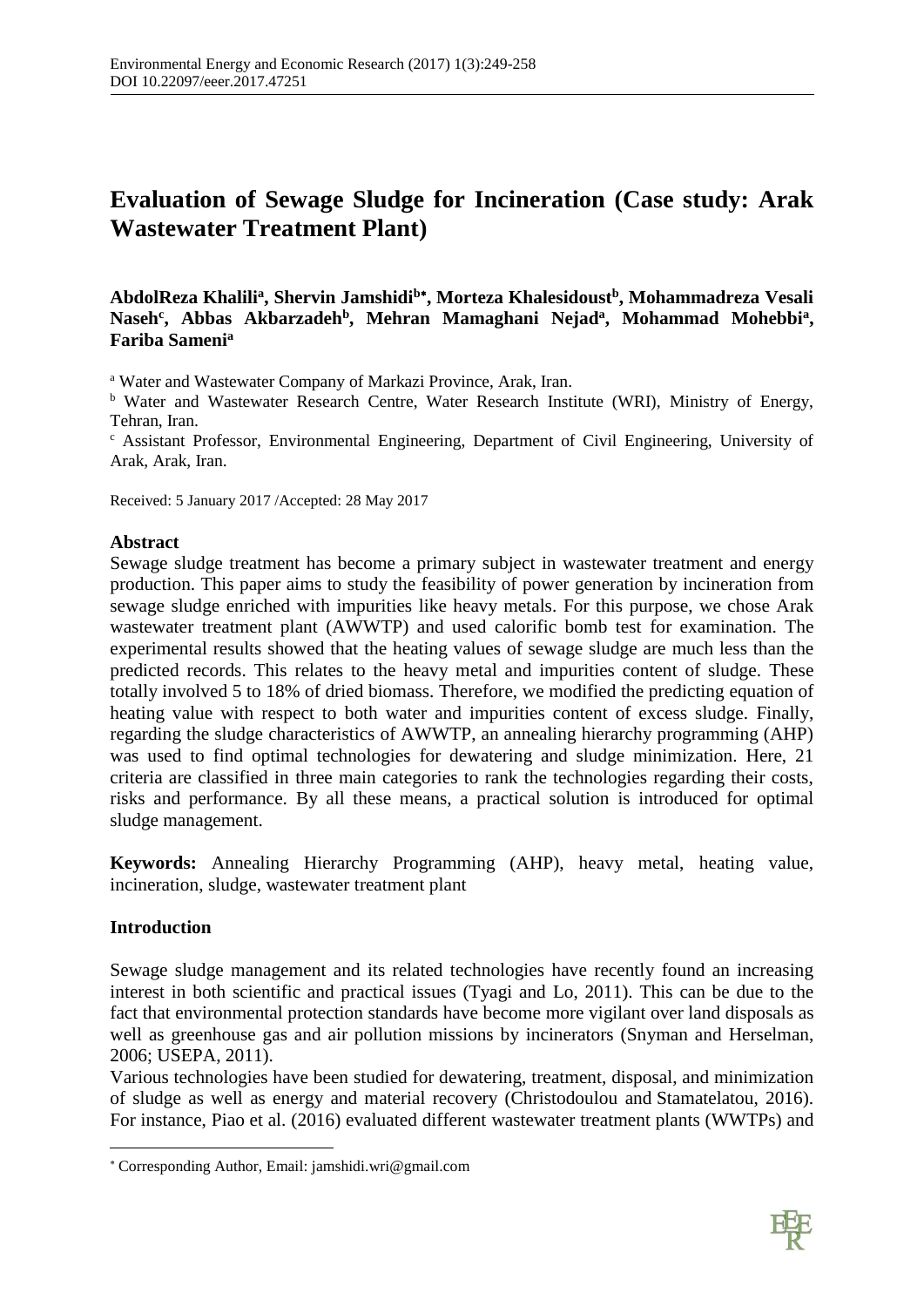sludge management systems to assess their life cycle. They found that incinerators have the lowest adverse effects in large cities. These include fewer effects with respect to the eutrophication, global warming, acidification and human toxicity. In addition, they require 33% lower operating costs. Martins et al. (2016) examined oxic-settling-anaerobic (OSA) process using folic acid for sludge minimization in conventional activated sludge systems. They verified that these approaches can reduce the challenges of sludge management without imposing any adverse effects on its digestion in further units. Ultrasonic were examined to disintegrate the sludge prior to anaerobic digesters (Huan et al. 2009; Kim and Lee, 2012) while ozonation could disintegrate and disinfect the sludge (Perez-Elvira et al. 2006). Likewise, electrochemical cells were introduced as promising technology for dewatering and increasing the ratio of food to microorganisms prior to anaerobic digestion (Mahmoud et al. 2011; Azizi et al. 2015). Moreover, Zhang et al. (2012) used high pressure homogenizers (HPH) to disintegrate the returning sludge and reduce its volume. Here, pressure and total solids of sludge were termed as influential parameters. Rai and Rao (2009) confirmed that HPH can well minimize and prepare the sludge for anaerobic digestion regarding its microbial analysis. Collard et al. (2016) compared three sludge drying methods. They concluded that smooth systems like solar drying or reed-beds are effective when some amendments are considered. Nonetheless, thermal drying is recommended when fuel production is aimed in which pellets with high lipid content can become useful. Murakami et al. (2009) proposed the application of a turbocharger driven by flue gas design. This advancement could increase energy recovery and decrease environmental impact. Gianico et al. (2016) has recently compared the conventional and upgraded anaerobic sludge treatment units with technical and economical points of view. They used reliability and complexity criteria for performance evaluation and found that ultrasonic pretreated anaerobic digesters could lead into more biogas production and disinfection rather than conventional methods.

However, there is always a question that which strategy fits better for sludge management. Finding proper solution for this purpose mainly relies on sludge specifications, capital and operating costs, operational challenges and conditions, and the possible application of byproducts. For example, Bertanza et al. (2016) has recently ranked sewage sludge management strategies. They came into the idea that finding appropriate solution for sludge management should be performed by a comprehensive decision support system in which economical, social, environmental and technical issues should be included. Here, sludge incineration for energy production and using digested biomass for agriculture were nominated as two efficient alternatives for WWTP with half a million inhabitants. This paper re-evaluates these approaches in condition that sewage sludge is enriched with impurities, like heavy metals. Therefore, we chose Arak wastewater treatment plant (AWWTP) to find proper solutions for sludge management. However, prior to decision making and finding theoretical solution, we analyzed the specifications of sludge in first step. This is focused on assessment of the heavy metal content of sludge in different water contents.

#### **Materials and Methods**

#### *Case study*

Arak is located on 34°, 5', 30'' N and 49°, 41', 30'' E with 1740 meters height from the sea level. Here, the annual average precipitation is 340mm while the relative humidity reaches 46%. This city contains more than half a million residents and a few industrial facilities that use the sewers for effluent discharges. AWWTP is a centralized facility and consists of screening and grit removal as pretreatment units. Its third module is constructed in 2010 based on conventional activated sludge with overall volume of 13000m<sup>3</sup>. The secondary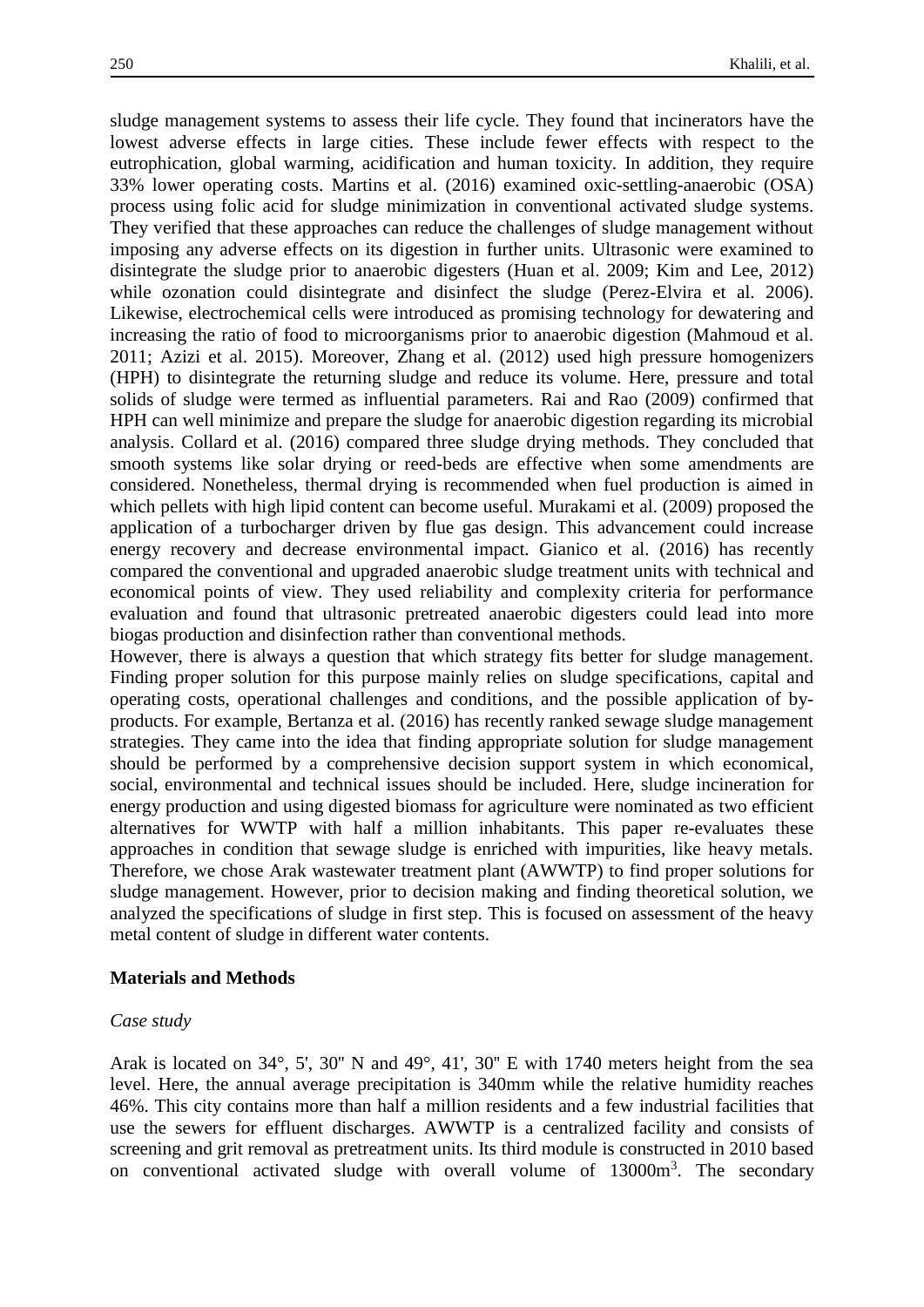sedimentation tanks have 40m diameters (Figure 1). Currently, the excess sludge is dewatered by filter press (FP) and sludge drying beds (SDB) and finally disposed in landfills nearby. However, by limiting the standards of land disposals, the question remains whether this facility should be equipped with sludge incinerators or anaerobic digesters in the next module. In order to answer this question, it is necessary to analyze the quality of the disposed sludge. This can probably predict the potential of incinerators for producing energy. The overall influent and effluent characteristics of AWWTP is depicted in Table 1.



Figure 1. View of AWWTP with its unit processes

| ັ                | Concentration $(mg/L)$ | Removal  |                    |
|------------------|------------------------|----------|--------------------|
| Parameter        | Influent               | Effluent | Efficiency $(\% )$ |
| Soluble BOD      | 73                     |          | 95.9               |
| Total BOD        | 175                    |          | 94.8               |
| Soluble COD      | 88                     |          | 89.8               |
| <b>Total COD</b> | 300                    | 25       | 91.7               |
| TSS              | 121                    | h        | 95                 |

**Table 1.** Annual average influent and effluent characteristics of Arak WWTP

|  |  |  |  |  |  |  |  |  | Table 2. Analysis parameters and their weights used in AHP |  |
|--|--|--|--|--|--|--|--|--|------------------------------------------------------------|--|
|--|--|--|--|--|--|--|--|--|------------------------------------------------------------|--|

| Class        | Weight | Subclass parameters                       | Weight |
|--------------|--------|-------------------------------------------|--------|
|              |        | Capital costs                             | 0.298  |
|              |        | Operating costs                           | 0.192  |
|              | 0.33   | Land                                      | 0.063  |
| Costs        |        | Energy                                    | 0.192  |
|              |        | Chemicals                                 | 0.063  |
|              |        | Labour                                    | 0.192  |
|              |        | Disinfection                              | 0.128  |
|              |        | Solids reduction                          | 0.191  |
|              |        | Toxicity reduction                        | 0.128  |
| Performance  | 0.33   | Reclamation potential and its revenues    | 0.191  |
|              |        | Upgrading and retrofitting potential      | 0.043  |
|              |        | Compatibility to the case study           | 0.128  |
|              |        | Energy production                         | 0.191  |
|              |        | Operational risks and process failure     | 0.188  |
|              |        | Low flexibility for process control       | 0.063  |
|              |        | Dependency on pre/post treatment units    | 0.063  |
|              |        | Not availability of instruments           | 0.094  |
| <b>Risks</b> | 0.33   | Odor emission                             | 0.063  |
|              |        | Vulnerability to climate conditions       | 0.125  |
|              |        | Vulnerability to influent characteristics | 0.125  |
|              |        | Environmental risks                       | 0.281  |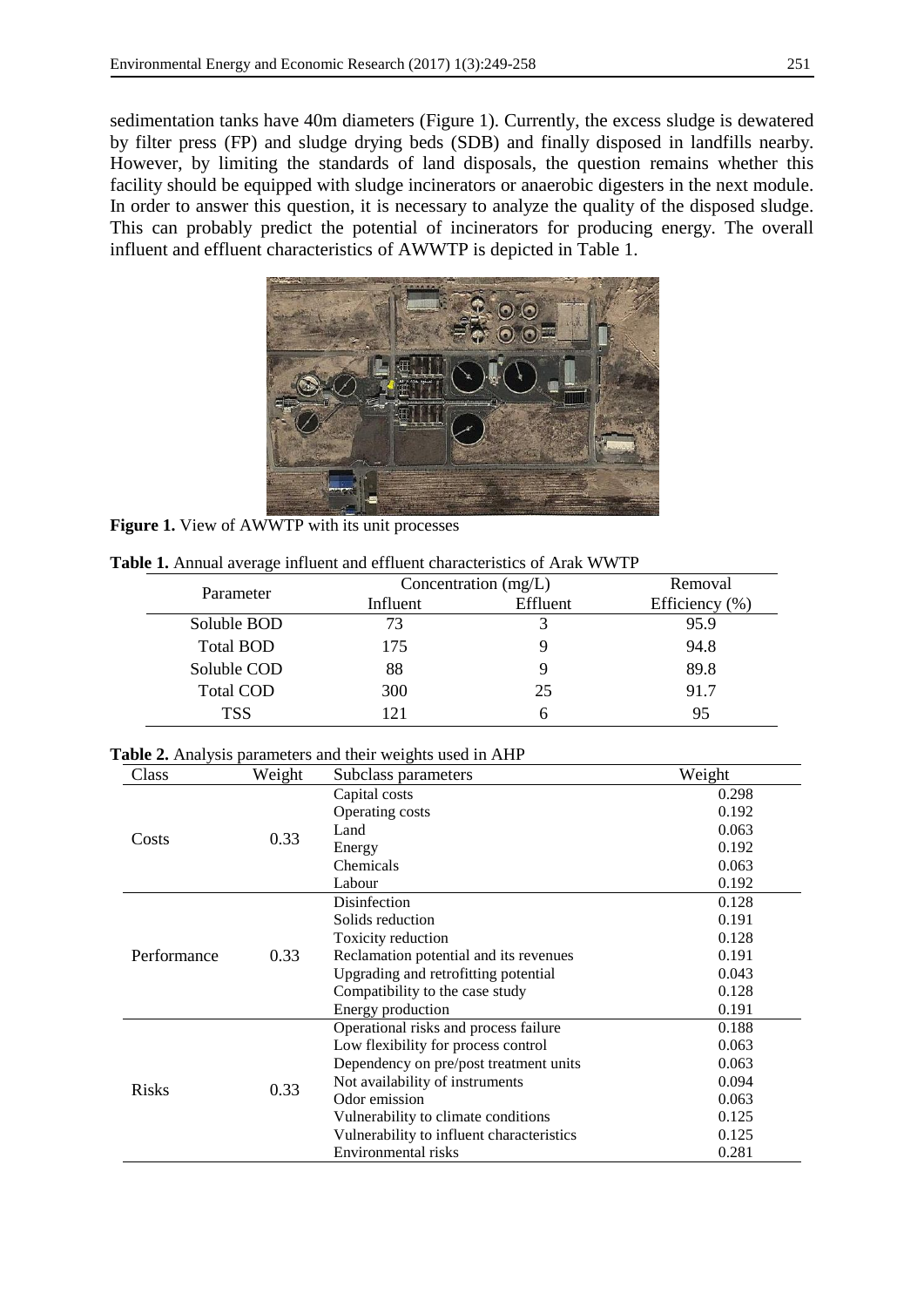# *Annealing hierarchy programming (AHP)*

In order to find the optimal solution for sludge management in AWWTP, we used Annealing Hierarchy Programming (AHP) method carried out by the Expert Choice 11 software. For the first time, the influential parameters on sludge management are categorized in three main classes. These are termed here as costs, performance, and risks. These classes respectively include 6, 7 and 8 criteria as described in Table 2. The risks consider different aspects that may threaten the overall performance or the environment. For instance, high concentrations of heavy metals in the excess sludge have impact on the operation of sludge management systems. However, it differs from incinerators to digesters. In order to find the weights of each parameter for scoring the technologies in sludge management, the comments of operators, specialists, and teachers were obtained by questioners regarding AWWTP conditions. Final subclass parameters and their weights are depicted in Table 2. It is obvious that capital and operating costs (Feizi Ashtiani et al. 2015a, b), environmental risks (Jamshidi and Niksokhan, 2016), energy consumption and production, and the reclamation potential and its revenues (Jamshidi et al. 2014a, b; Jamshidi et al. 2016a, b, c) are declared as the most influential parameters for process selection.

### *Sampling and test*

In order to analyze the heat value (*HV*) of the disposed sludge, samples were taken weekly from the effluent of the thickener (TK), filter press (FP) and by the surface of sludge drying beds (SDB) for 10 months. In laboratory, these samples were centrifuged and thermally dried to reduce their water content to 50, 30 and 5% respectively. Afterwards, the required mass for three replications was introduced in bomb calorimeter set to analyze the gross calorific value of sludge (ASTM D240). The remaining was totally dried and weighted. Here, the dried samples were prepared initially in laboratory by Aqua regia and digested via Anton-Paar. The concentration of heavy metals including zinc, copper, lead, cobalt, cadmium, nickel, chromium and aluminum were measured in this solution by ICP Variant 710 (APHA, 2005). The reported values of impurities are the aggregate of these constituents per total volume (%) of the disposed sludge sampled as above.

### **Results and discussions**

Regarding the experimental results, it is realized that the water content and sludge impurities, like heavy metals, are effective on the calorific value of sludge for incineration. If the biomass is not dry enough for incineration, high fraction of fuel would be required for water evaporation and thermal drying. Therefore, dewatering play a key role to make incinerators cost-effective. This was previously discussed by Ducharme (2010) who proposed Equation 1 to calculate *HV* (KJ) per kg excess sludge.

$$
HV = 185X - 26.4W \tag{1}
$$

Where *X* refers to the organic content of sludge (%) while *W* is the water content (%). As shown in Figure 2, decreasing the water content of sludge from samples type S1 to S3 could develop *HV* to 9.7 MJ/Kg. This can possibly produce power equal to 170 kwh per tones of dry solids. However, with respect to Equation 1, it was expected that sludge with 95% dewatering has *HV* at least 17 MJ/kg (Ducharme, 2010). In addition, Gezer Gorgec et al. (2000) found that sewage sludge has the potential of recovering energy about 9 to 23 MJ/kg of sludge. They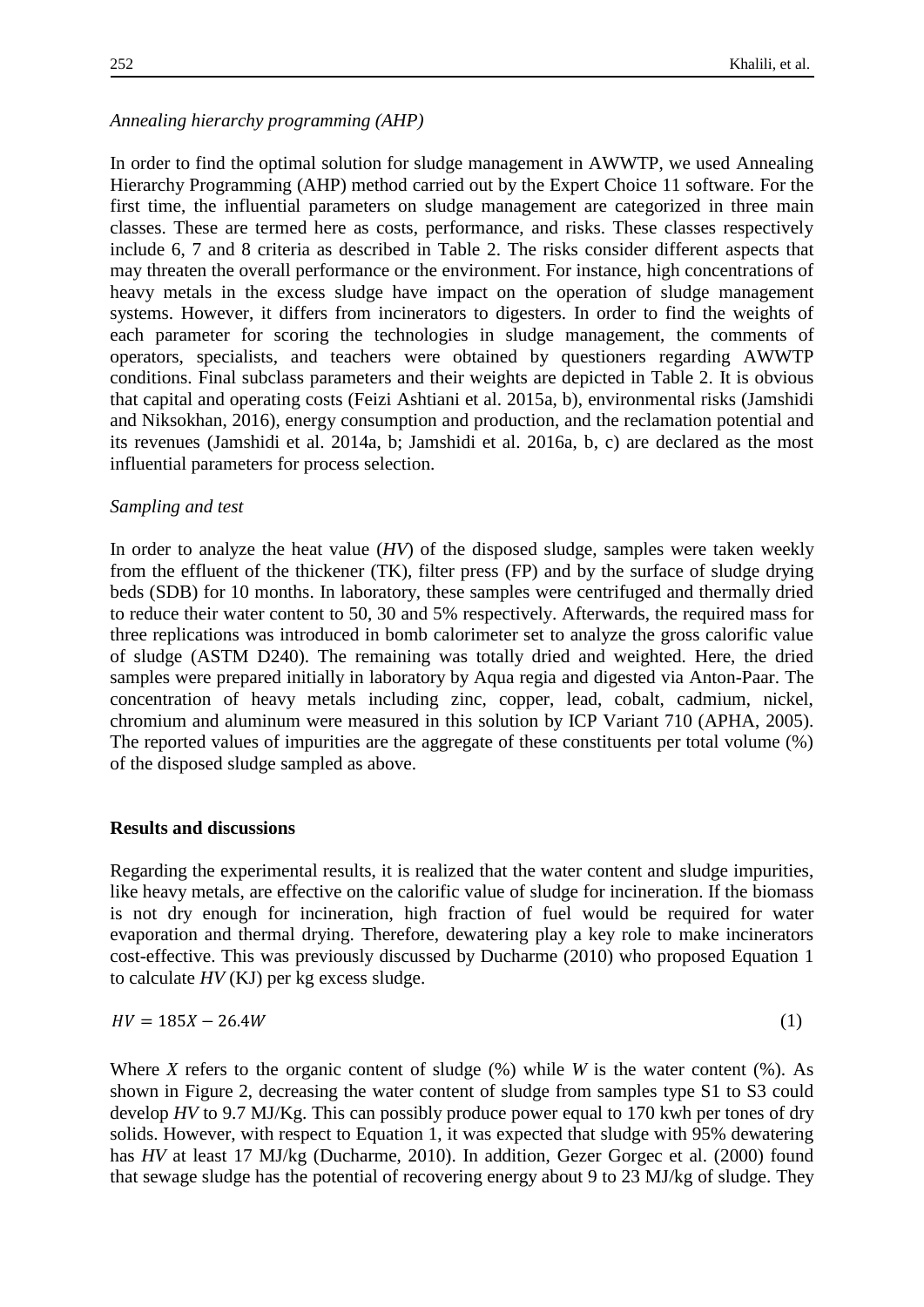predicted that 675 to 1240 kwh can be achieved per tones of dry solids. This disparity between the literatures and experimental results can be due to the high content of impurities and heavy metals of the excess sludge of AWWTP.

The experimental analysis showed that the thickened and dewatered sludge to 50% (S1), 70% (S2) and 95% (S3) respectively contain 5.17, 8.61 and 17.89% impurities on average as heavy metals and cationic ions. It is obvious that *HV* is reliant on the proportion of carbon source of sludge for incineration and energy production. These impurities develop the dry weights (DW) of solids and reduce the potential of sludge for combustion. It means that heavy metals and impurities can reduce the ratio of potential *HV* per kg biomass by decreasing the inflammable proportion of dry solids. Therefore, we proposed Equation 2 as a modified version for Equation 1 to predict the *HV* of sludge whenever industrial discharges and heavy metal content of sludge are considerable. Provided that the manager of AWWTP uses sludge incinerators, it has to mix other biosolids, like manure, to increase the profitability of incineration (Morrin et al. 2010).

$$
HV = 185(X - I) - 26.4W - 125000\left(\frac{\sqrt{I}}{X}\right)
$$
\n(2)

In Equation 2, *I* refers the impurities of sludge (%) while other parameters are defined as before. The predictions by this equation have shown perfect compatibility with the observed data in this case. This equation is also testified for the dewatered sludge of Mahallati domestic wastewater treatment plant in Tehran. For instance, the average observed data (four samples) of sludge incinerated by 50, 60 and 95% solids content had respectively 8.4, 10.1 and 16.2 *HV* (MJ/kg biomass). Equation 2 predicts the *HV* respectively as 7.3, 11.6 and 16.9 MJ/kg. In this regard, the heavy metal constituents of biomass (*I*) were respectively 0.061, 0.088 and 0.163% which is considerably lower than AWWTP.



**Figure 2.** Predicted and observed heating values of dewatered sludge (MJ/kg) of AWWTP with respect to water and heavy metal content of biomass.

The impurities and heavy metals of AWWTP are mostly originated by industrial effluents. The concentrations of zinc, lead, copper, nickel, chromium, and aluminum were considerable in AWWTP. Other impurities are cobalt, cadmium, barium, iron, calcium and magnesium (Figure 3). It is noteworthy that Arak is an industrial city where different aluminum and metal factories working. The high concentration of aluminum, nickel and lead show that their discharges and heavy metals are finally reach the sludge biomass and condensed as it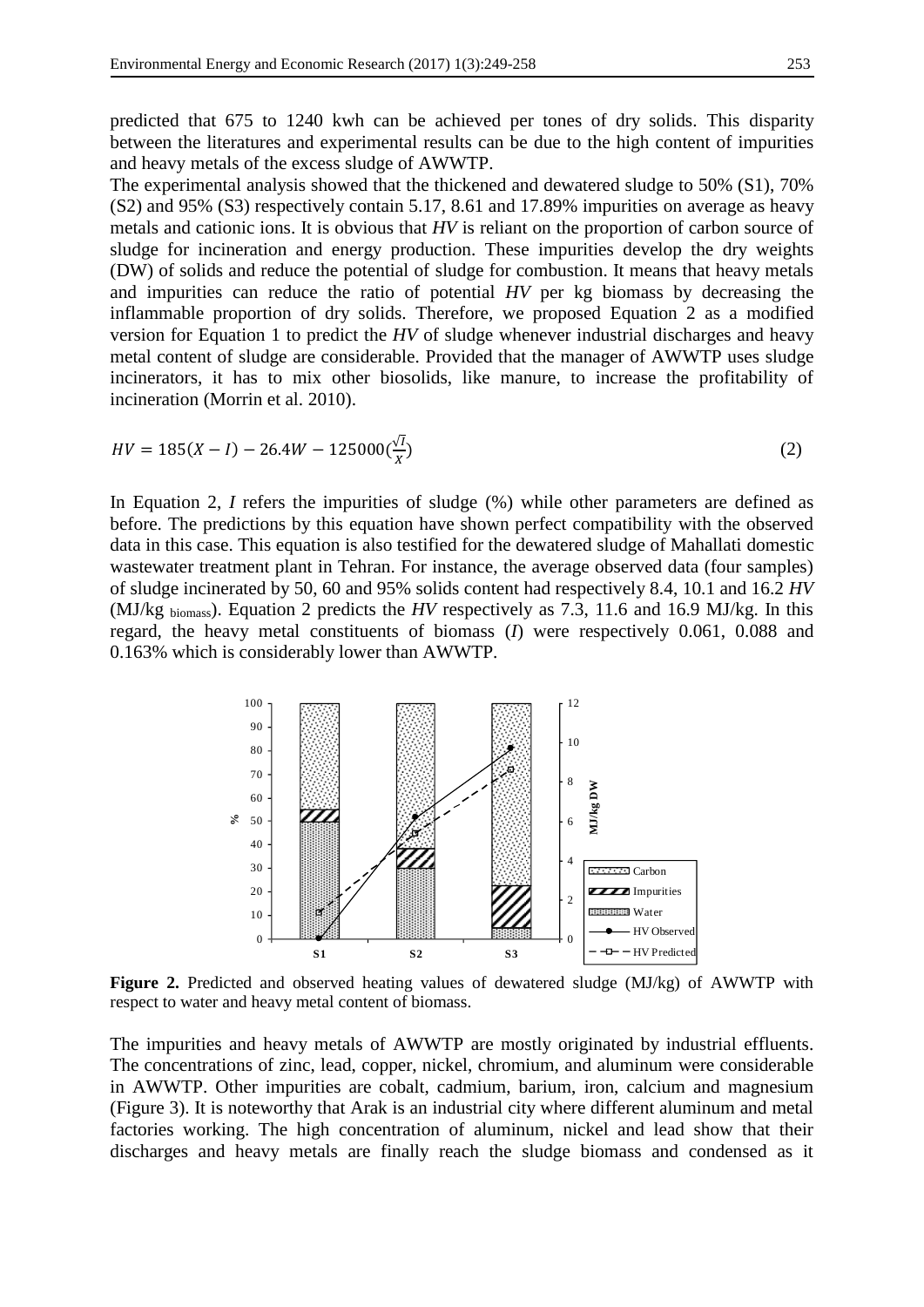dewatered. Therefore, sludge drying bed (SDB) shows more impurities than filer press (FP) or thickener (TK) in relevant samples (Figure 3).



**Figure 3.** Average heavy metal contents of sludge in dry weight samples taken from Thickener (TK), Filter Press (FP), and Sludge Drying Bed (SDB) of AWWTP

This research showed that the concentrations of heavy metal in addition to the water content of sludge have direct influence on its heating values. This consequently reduces the potential of energy production in incinerators. With respect to the capital and operating cost of using incinerators, it is realized that using these strategies for sludge treatment may not be economically efficient (IRENA, 2012). Therefore, the excess sludge of AWWTP is more cost effective to use primary thickening, mesophilic anaerobic digestion, and sludge composting in final step instead of incineration. This can bring more income that using costly incinerators with limited power generation (Milieu Ltd, 2010). However, it is still risky to operate anaerobic digesters or use the composted sludge having high dosages of heavy metals. Therefore, it seems inevitable to use pretreatment units for heavy metals precipitation prior to wastewater or sludge treatment. The latter can be combined with increasing the ratio of food to microorganisms of digesters in electrolysis cells (Azizi et al. 2015). Both can consequently develop the income rate of WWTP (Figure 4). However, it is rather complicated which type of technology fits more for sludge dewatering or sludge minimization with respect to the characteristics of Arak sewage sludge. For this purpose, various parameters were defined for scoring each technology.



**Figure 4.** Cost analysis of three main strategies for sludge management in AWWTP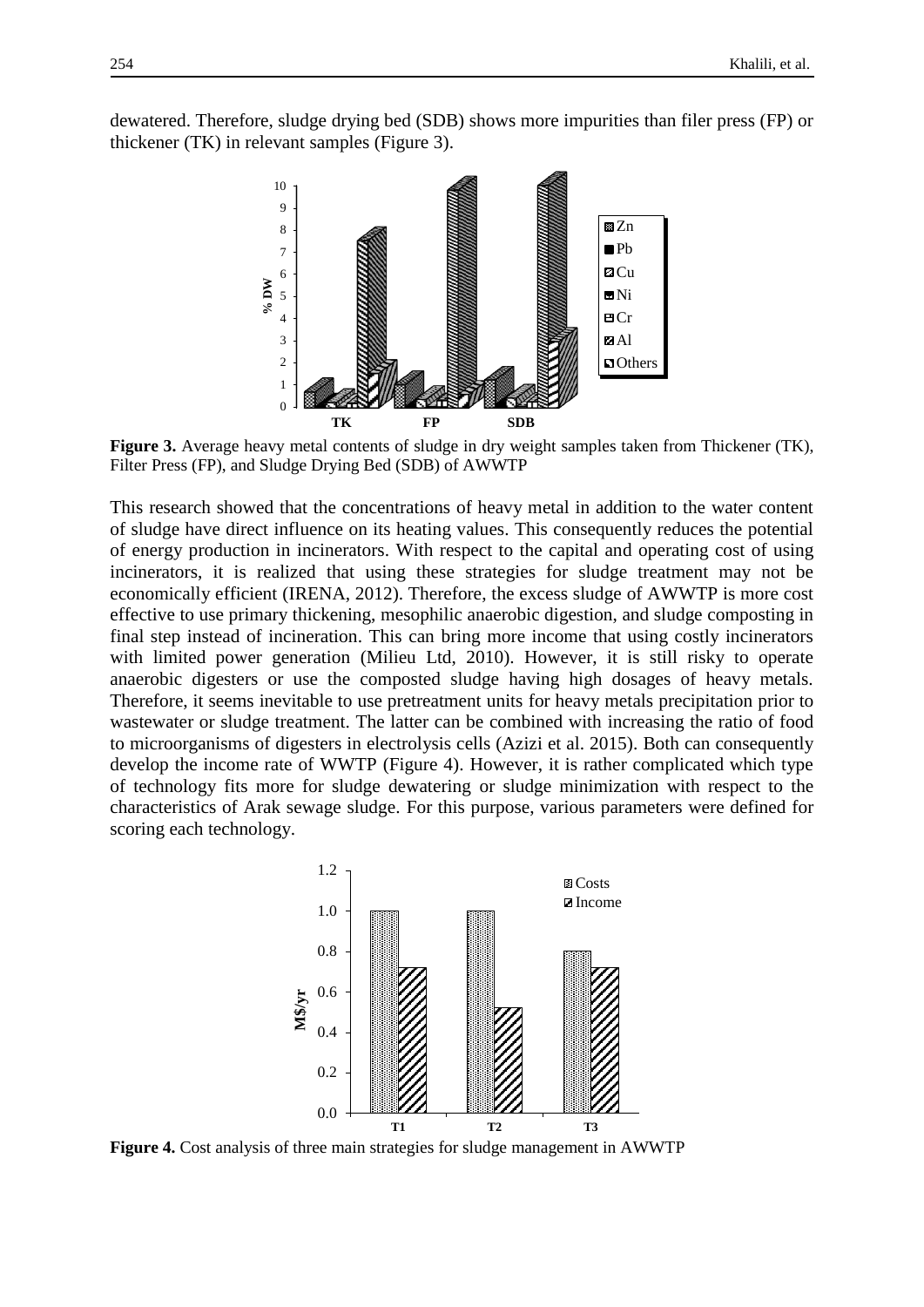With respect to the results of the questionnaires used for scoring, weighting and comparing the technologies prior to the decision making analysis by AHP, it was concluded that chemical and mechanical approaches like electrochemical pretreatment by electrolysis (Yuan et al. 2011; Gholikandi et al. 2013), and using high pressure homogenizers (HPH) can well be suited as pretreatment units for anaerobic digestion to respectively reduce heavy metals and increase F/M ratio of the reactor. In contrary, ozonation and bio-augmentation are ranked with the lowest scores (Figure 5). In addition, the application of belt filters; filter press or centrifuges are recommended for dewatering as thermal drying is completely rejected by the lowest score (Figure 6). These types of technologies are recommended to be applied with anaerobic digesters. Here, composting the digested sludge can be considered as the main source for WWTP income.



**Figure 5.** Comparative results of sludge minimization technologies



Figure 6. Comparative results of sludge dewatering technologies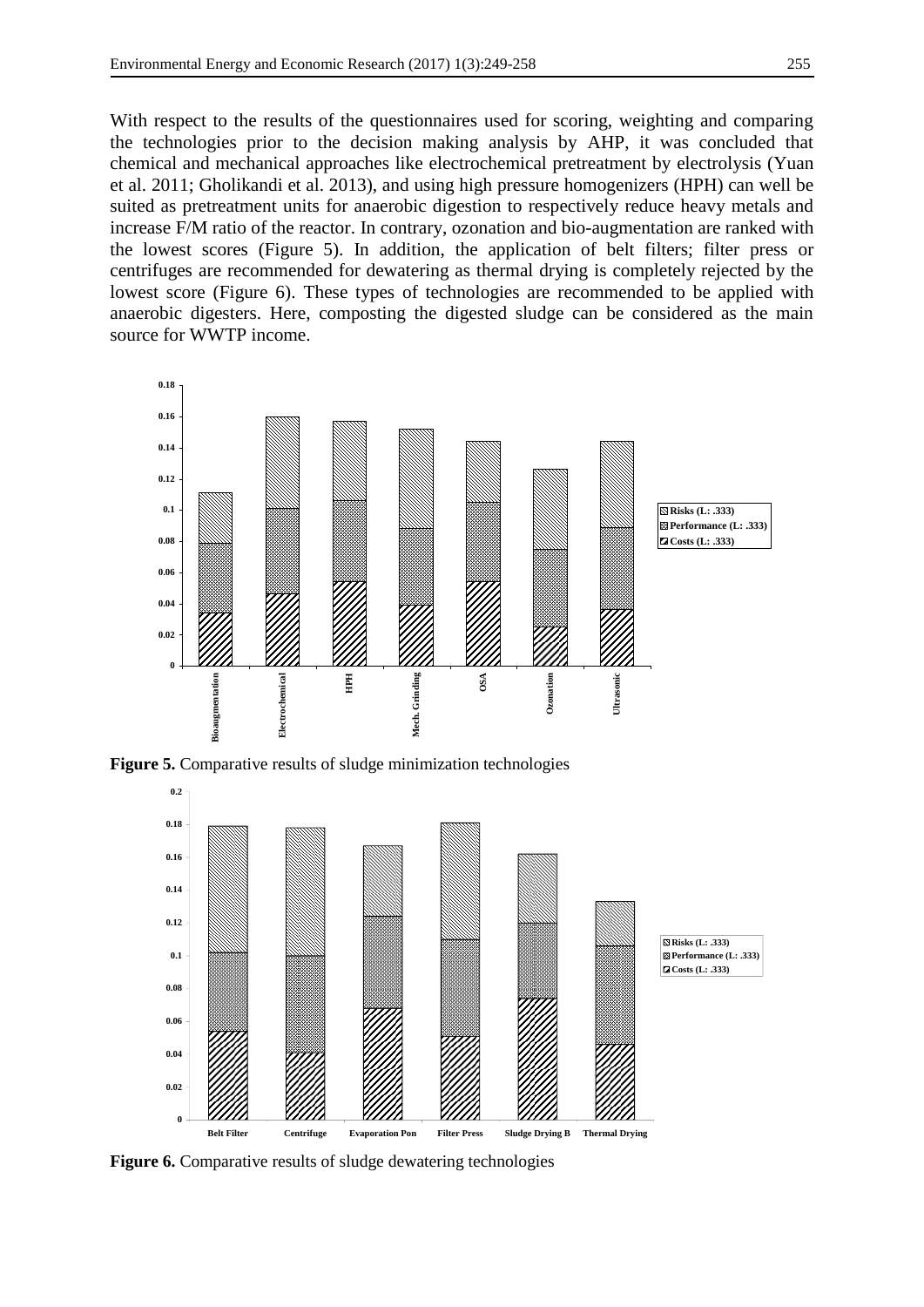#### **Conclusion**

In order to assess power generation from sewage sludge enriched with heavy metals, we used a set of examinations to analyze its characteristics and heating values prior to any decision making or investment. The experimental results revealed that the excess sludge of AWWTP has considerable amounts of impurities as heavy metals. As these constituents involve significant proportions of dry solids, it could reduce the calorific value of sludge. Therefore, the potential of incinerators for power generation are dramatically influenced and stood far behind typical predictions. Thus, the equation for estimating the heating value of sludge is modified with respect to its water and impurities content.

This study also pointed to a set of criteria for ranking different dewatering and sludge minimization technologies that partitioned in three main categories. Total costs, total risks and performance of technologies are these classes. Based on these criteria, it is realized that pre-treated anaerobic digestion and composting is more cost effective than sludge incineration for AWWTP. This is obviously due to the lower income of the incinerators in this facility.

AHP results showed that prior to any sludge digestion, using electrochemical pretreatments are required to precipitate heavy metals and disintegrate its compounds for more rapid digestion. The operation of filter press was also confirmed to gain the highest score in sludge dewatering.

**Acknowledgment** The authors highly acknowledge the financial support by Water and Wastewater Company of Markazi Province (Project # Q/1/938), and the laboratory of water research institute (WRI).

#### **References**

- APHA (2005). Standard Methods for the Examination of Water and Wastewater, 24<sup>th</sup> Edition, American Public Health Association, Washington D.C.
- ASTM D240 (2014). Standard Test Method for Heat of Combustion of Liquid Hydrocarbon Fuels by Bomb Calorimeter, ASTM International, West Conshohocken, PA, DOI: 10.1520/D0240-14
- Azizi S., Valipour A., Jamshidi S. and Sithebe T. (2015). Performance evaluation of the electrolysis process for waste sludge stabilization in decentralization practices, Desalination and Water Treatment, 54(3), DOI: 10.1080/19443994.2014.886293
- Christodoulou A. and Stamatelatou K. (2016). Overview of legislation on sewage sludge management in developed countries worldwide, Water Science & Technology, 73(3), 453-462.
- Ducharme C. (2010), Technical and economic analysis of plasma assisted waste to energy processes, M.Sc Thesis, Columbia University, USA.
- Feizi Ashtiani E., Jamshidi S., Niksokhan M.H. and Feizi Ashtiani A. (2015a), Value index, a novel decision making approach for waste load allocation, International Journal of Environmental, Chemical, Ecological, Geological and Geophysical Engineering, 9(6), 624-628.
- Feizi Ashtiani E., Niksokhan M.H., Jamshidi S. (2015b), Equitable fund allocation, an economical approach for sustainable waste load allocation, Environmental Monitoring and Assessment, 187(8), 522.
- Gezer Gorgec A., Insel G., Yagci N., Dogru M., Erdincler A., Sanin D., Filibeli A. and Keskinler B. (2016). Comparison of energy efficiencies for advanced anaerobic digestion, incineration, and gasification processes in municipal sludge management, Journal of Residuals Science & Technology, 13(1).
- Gholikandi G.B., Jamshidi S. and Valipour A. (2013), Application of electrolysis upgrading the operation of anaerobic reactors, Journal of Environmental Studies, 38, 9-16 (in Persian).
- Giorgio Bertanza G., Baroni P. and Canato M. (2016), Ranking sewage sludge management strategies by means of Decision Support Systems: A case study, Resources, Conservation and Recycling, [110,](http://www.sciencedirect.com/science/journal/09213449/110/supp/C) 1–15.
- Gianico A., Bertanza G., Braguglia C.M., Canato M., Gallipoli A., Laera G., Levantesi C. and Mininni G. (2016), Enhanced Versus Conventional Sludge Anaerobic Processes: Performances and Techno-Economic Assessment, Water Environment Research, 88(5), 468-478(11).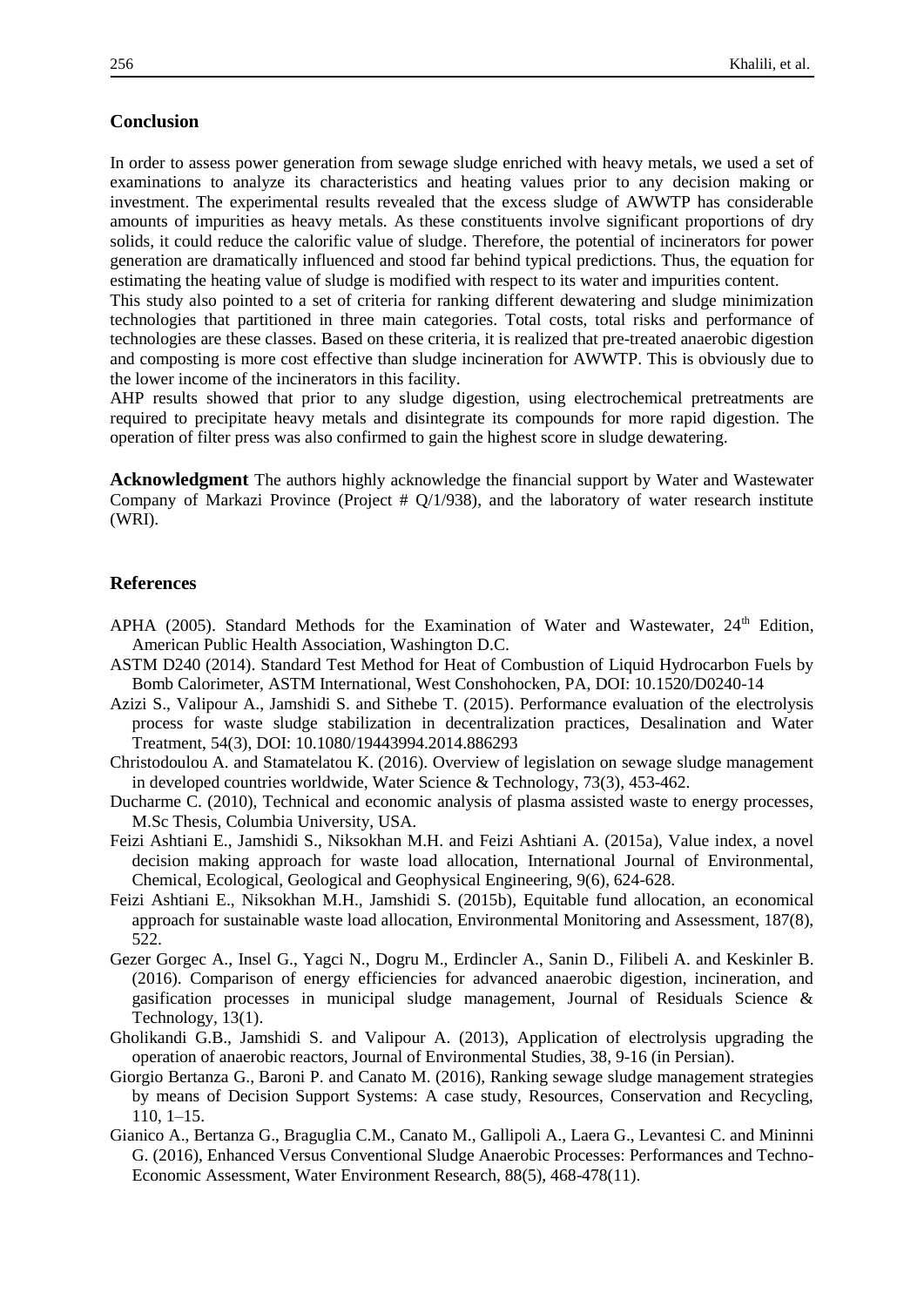- Huan L., Yiying J., Bux Mahar R., Zhiyu W. and Yongfeng N. (2009), Effects of ultrasonic disintegration on sludge microbial activity and dewaterability, Journal of Hazardous Materials, 161, 1421-1426.
- IRENA (2012), renewable energy technologies: cost analysis series, Biomass for Power Generation, Volume 1: Power Sector, Issue 1/5.
- Jamshidi S., Ardestani M., Niksokhan M.H. (2016a), Upgrading Wastewater Treatment Plants Based on Reuse Demand, Technical and Environmental Policies (A Case Study), Environmental Energy and Economics International Research, 1, 101-112.
- Jamshidi S., Ardestani M., Niksokhan M.H. (2016b), A seasonal waste load allocation policy in an integrated discharge permit and reclaimed water market, Water Policy, 18(1), 235-250.
- Jamshidi S., Niksokhan M.H., Ardestani M. (2016c), Wastewater Reuse, an Opportunity to Expand Nitrogen Discharge Permit Markets, Journal of Environmental Studies (in Persian).
- Jamshidi S., Niksokhan M.H. (2016), Multiple pollutant discharge permit markets, A challenge for wastewater treatment plants, Journal of Environmental Planning and Management, 59(8), 1438- 1455.
- Jamshidi S., Akbarzadeh A, Woo KS, Valipour A. (2014a), Wastewater treatment using integrated anaerobic baffled reactor and Bio-rack wetland planted with Phragmites sp. and Typha sp. Journal of Environmental Health Science & Engineering 12, 131-142.
- Jamshidi S., Niksokhan M.H., Ardestani M. (2014b), Surface water quality management using integrated discharge permit and reclaimed water market, Water Science and Technology, 70(5), 917-924.
- Kim D.J. and Lee J. (2012), Ultrasonic sludge disintegration for enhanced methane production in anaerobic digestion: effects of sludge hydrolysis efficiency and hydraulic retention time, Bioprocess Biosystems Engineering, 35, 289-296.
- Mahmoud, A., Olivier, J., Vaxelaire, J., Hoadley, A.F.A., (2011), Electro-dewatering of wastewater sludge: Influence of the operating conditions and their interactions effects, Water Research, 45, 2795-2810.
- Martins C.L., Velho V.F., Ramos S.R.A., Pires A.S.C.D., Duarte E.C.N.F.A. and Costa R.H.R. (2016), Valuation of OSA process and folic acid addition as excess sludge minimization alternatives applied in the activated sludge process, Water Science & Technology, 73(4), 734-739.
- Milieu Ltd, (2010), Environmental, economic and social impacts of the use of sewage sludge on land, final report, Part III, Belgium.
- Morrin P., Marcos B., Moresoli C. and Laflamme C.B. (2010), Economic and environmental assessment on the energetic valorization of organic material for a municipality in Quebec, Canada, Applied Energy 87, 275-283.
- Murakami T., Suzuki Y., Nagasawa H., Yamamoto T., Koseki T., Hirose H. and Okamoto S. (2009), Combustion characteristics of sewage sludge in an incineration plant for energy recovery, Fuel processing technology, 90, 778-783.
- Perez-Elvira S.I., Nieto Diez P. and Fdz-Polanco F. (2006), Sludge minimization technologies, reviews in environmental science and biotechnology, 5, 375-398.
- Piao W., Kim Y., Kim H., Kim M. and Kin C., (2016), Life cycle assessment and economic efficiency analysis of integrated management of wastewater treatment plants, Journal of Cleaner Production, 113, 325-337.
- Rai C.L. and Rao P.G. (2009), Influence of sludge disintegration by high pressure homogenizer on microbial growth in sewage sludge: an approach for excess sludge reduction, clean technology and environmental policy, 11, 437-446.
- Snyman, H.G. and Herselman J.E. (2006), Guidelines for the utilization and disposal of wastewater sludge: Volume 5, Water Research Commission TT 262/06, Pretoria, South Africa.
- Zhang Y., Zhang P., Ma B., Wu H., Zhang S. and Xu X. (2012), Sewage sludge disintegration by high pressure homogenization: a sludge disintegration model, Journal of Environmental Sciences, 24(5), 814-820.
- Tyagi V.K. and Lo S.L. (2011), Application of physico-chemical pretreatment methods to enhance the sludge disintegration and subsequent aerobic digestion: an up to date review, reviews in environmental science and biotechnology, 10, 215-242.